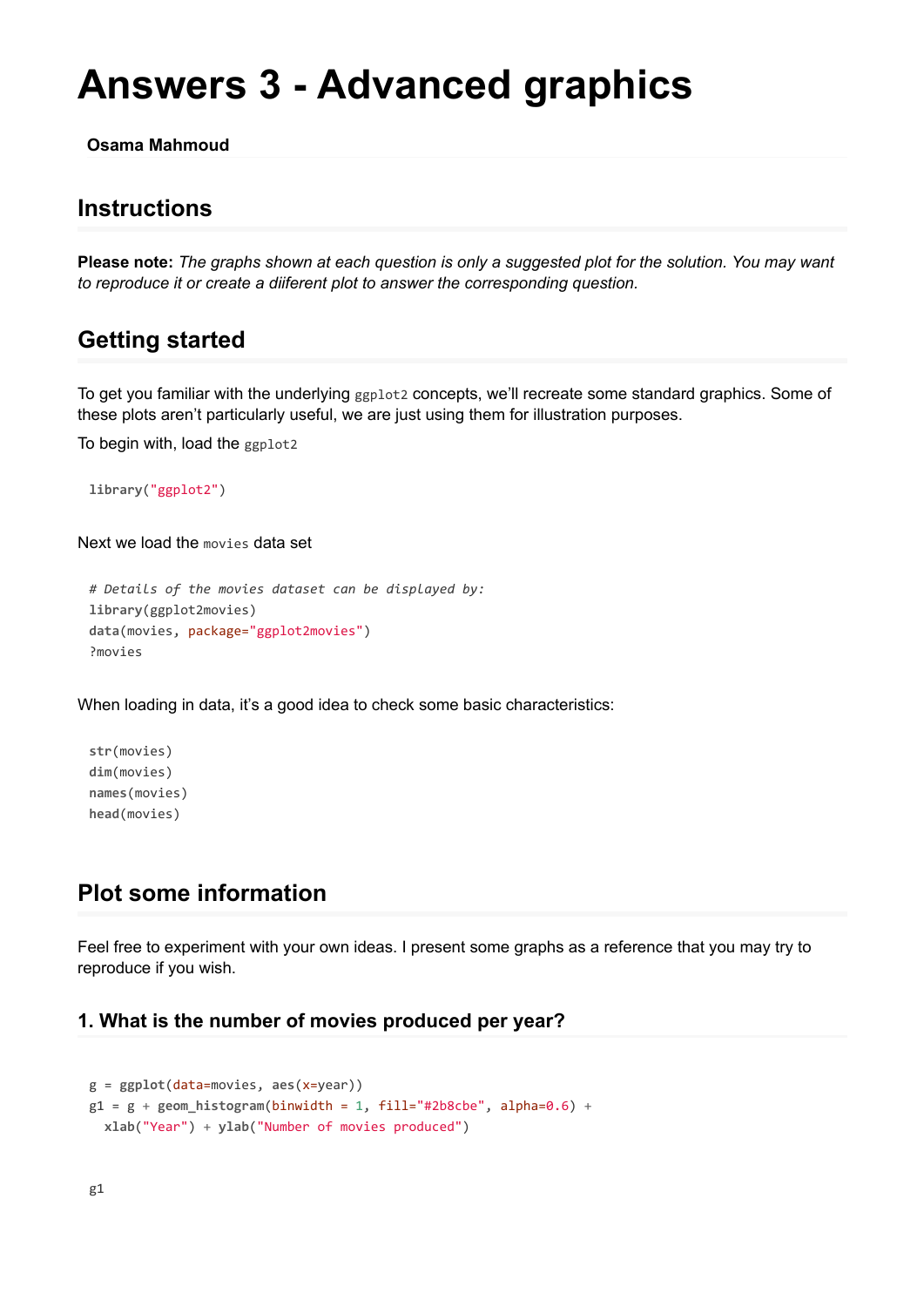

## **2. What is the number of movies produced per year per genre (action, animation ect)?**

```
# TIP: You need first to create a genre variable:
genre <- rep(0, nrow(movies))
for(i in 18:24)
{
  genre[movies[,i]==1] <- names(movies)[i]
}; genre[genre==0] <- "Unknown"
movies$Genre <- genre
# define a vector for colors to be used in the plot
clr <- c('#8dd3c7','#ffffb3','#bebada','#fb8072','#80b1d3','#fdb462','#b3de69', '#000000')
ggplot(movies, aes(x=year, fill=Genre)) + geom_histogram(binwidth=1) + scale_fill_manual(values =
clr) +
  xlab("Year") + ylab("Number of movies produced") + ylim(0,1900) + xlim(1890,2005)
```


#### **3. Create a graph to present information on the rating of movies.**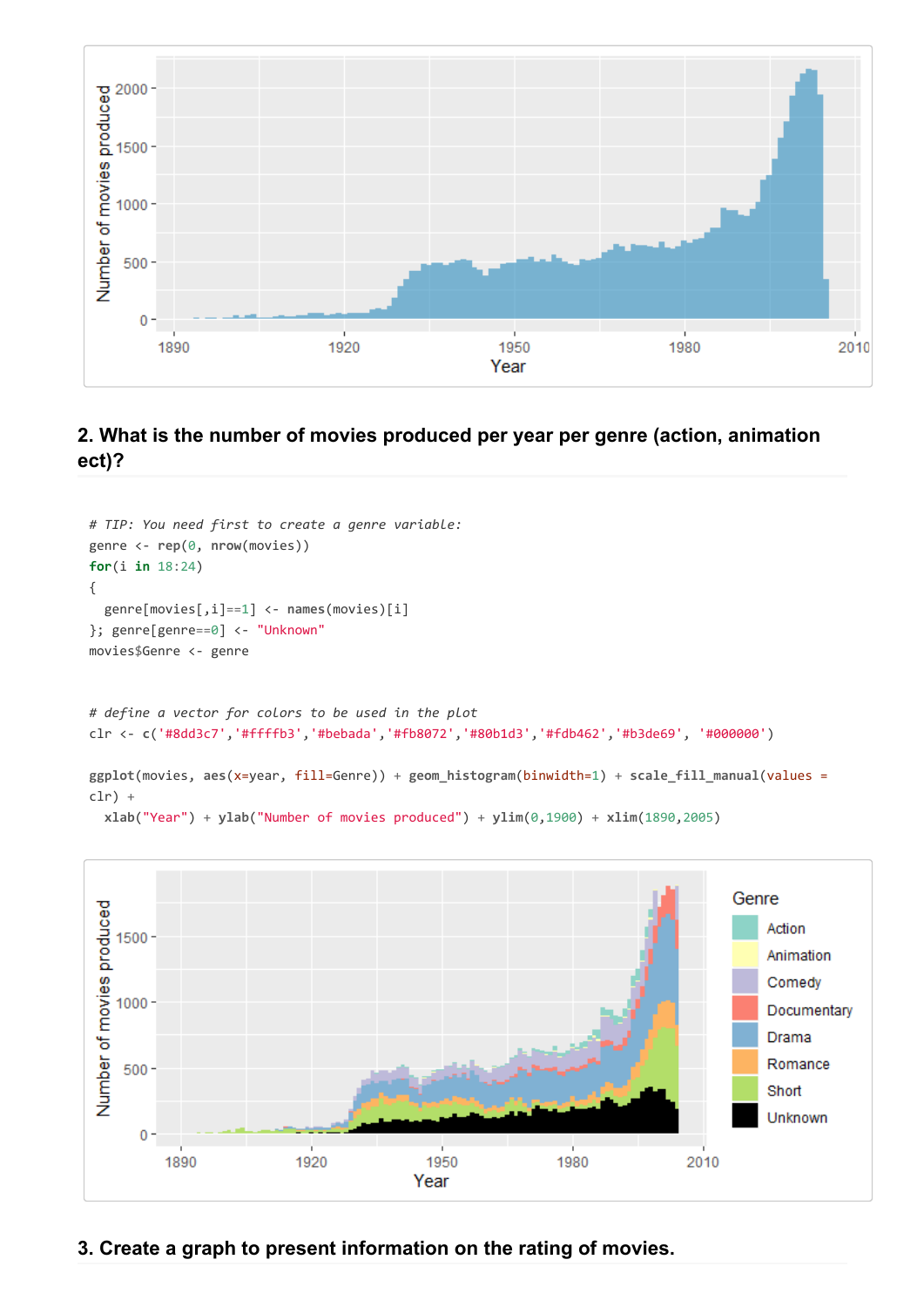



### **4. Is there a difference on rating depending on genre?**

```
ggplot(movies, aes(x=factor(Genre), y=rating)) + xlab("") + ylab("Rating (out of 10") +
  geom_violin(fill="red", alpha=0.4) +
  stat_summary(fun.y = median, geom='point')
```


## **5. Is the rating influenced by the number of votes?**

```
ggplot(movies, aes(x=votes, y=rating)) + xlab("Votes") + ylab("Rating") +
  stat_binhex() +
  scale_fill_gradient(low="lightblue", high="red", breaks=c(0, 1500, 3000, 5000),
                      limits=c(0, 5000))
```